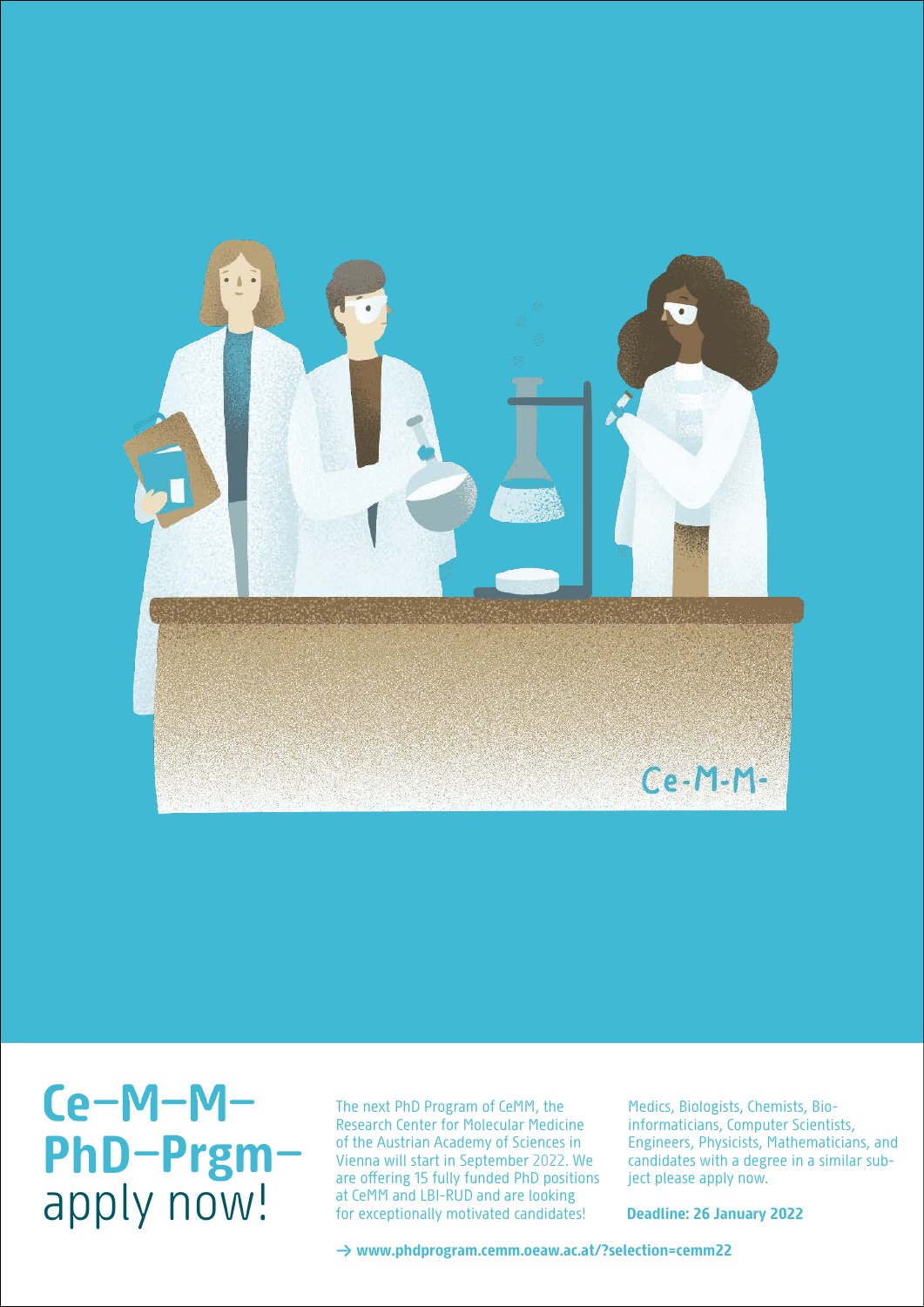# **CeMM International PhD Program in Molecular Technologies and Systems Medicine**

- **+ Do you want to work in an environment that promotes free-minded scientific creativity, and translate your findings to impact medical practice and improve healthcare?**
- **+ Are you excited to gain a new understanding of the molecular physiology and pathology of humans?**
- **+ Do you want to join an international group of highly collaborative and successful colleagues that help you achieve your training and research goals?**
- **+ Are you a person who enjoys teamwork across disciplines and within a broader cultural and social context?**

If yes, apply now for one of our 15 fully funded PhD positions. The next PhD Program at CeMM, the Research Center for Molecular Medicine of the Austrian Academy of Sciences, and LBI-RUD, the Ludwig Boltzmann Institute for Rare and Undiagnosed Diseases in Vienna, together with our partners the Medical University of Vienna and the Children's Cancer Research Institute (CCRI) of the St. Anna Children's Hospital, will start in September 2022.

## **We offer:**

- + a highly interactive 3-month introductory program in a supportive peer-group environment
- + supervision by a top scientist and the entire Faculty at CeMM/LBI-RUD
- + a dynamic and highly multidisciplinary international research environment
- + full access to state-of-the-art facilities
- + a generous scholarship, which covers all research costs, university fees, workrelated travel expenses, salary and health insurance for 4 years
- + a PhD degree awarded by the Medical University of Vienna

## **You are:**

- an exceptionally motivated PhD candidate with a keen interest in interdisciplinary teamwork and science that nurtures the precise, personalized, predictive and preventive medicine of the future
- + excellent in writing and speaking English
- + a candidate with (or obtaining by September 2022) a final degree in medicine, biology, chemistry, bioinformatics, computer science, engineering, physics, mathematics or a similar subject (minimum requirement is a four-year Bachelor's degree with honours)



Research Center for Molecular Medicine of the Austrian Academy of Sciences

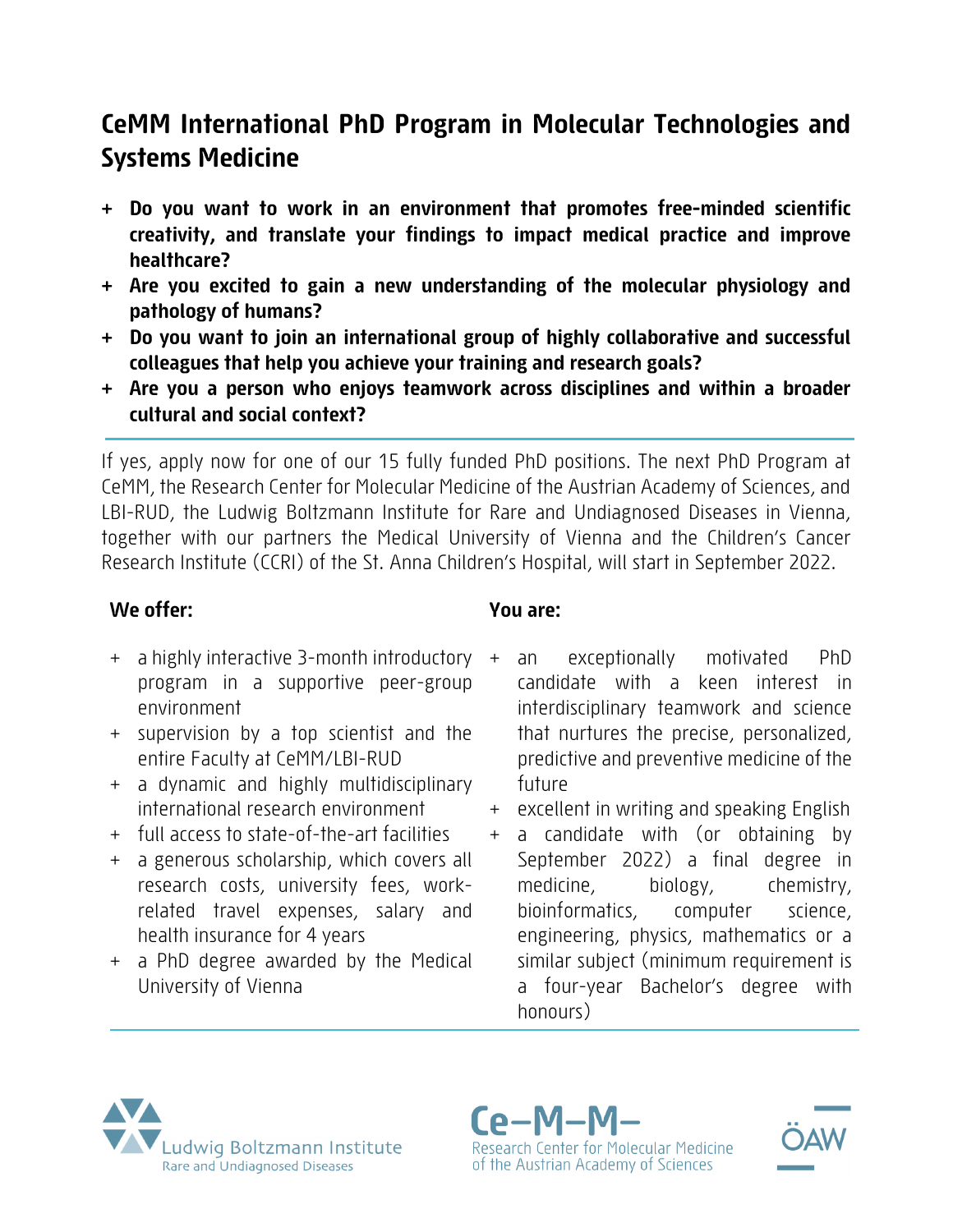#### **The research area**

The 2022 CeMM PhD Program will focus on the thematic areas of Infection, Immunity, Metabolism, Cancer, Rare Diseases, Network Medicine, and Design Chemistry. We are also increasingly interested in patient-derived organoids. These areas are built on the pillars of epigenetics and genome integrity, bioinformatics and systems biology, high-throughput genetics, genomics and proteomics, molecular and cell biology, high content automatic imaging, chemical biology, and organic chemical synthesis.

### **The program**

Our goal is to enable and empower students with the ability to successfully design, execute, manage and explain a research project in modern molecular medicine, through a strongly participatory and interactive program. The program is conceptualized in three 'modes': collect, connect and contribute. These will guide you through scientific excellence in data generation and validation to responsible and professional scientific citizenship.

#### **The host and partner institutes**

CeMM and LBI-RUD are partner institutes with identical principles of excellence, competitiveness, internationality, as well as mentoring and training, together with the Medical University of Vienna and the CCRI they operate in a unique mode of supercooperation. Here biology is connected with medicine, experiments with computation, discovery with translation, and science with society and the arts.

The mission of CeMM, the Research Center for Molecular Medicine of the Austrian Academy of Sciences is to achieve maximum scientific innovation in molecular medicine to improve healthcare. At CeMM, an international and creative team of scientists and medical doctors pursues free-minded, basic life science research in a large and vibrant hospital environment of outstanding medical tradition and practice. CeMM's research is based on post-genomic technologies and focuses on societally important diseases, such as immune disorders and infections, cancer and metabolic disorders. The goal of CeMM is to pioneer the science that nurtures the precise, personalized, predictive and preventive medicine of the future.

LBI-RUD, the Ludwig Boltzmann Institute for Rare and Undiagnosed Diseases focuses its research on rare diseases of the immune system, hematopoiesis, and the nervous system. This research will not only provide the basis for targeted therapies, but also provide unique